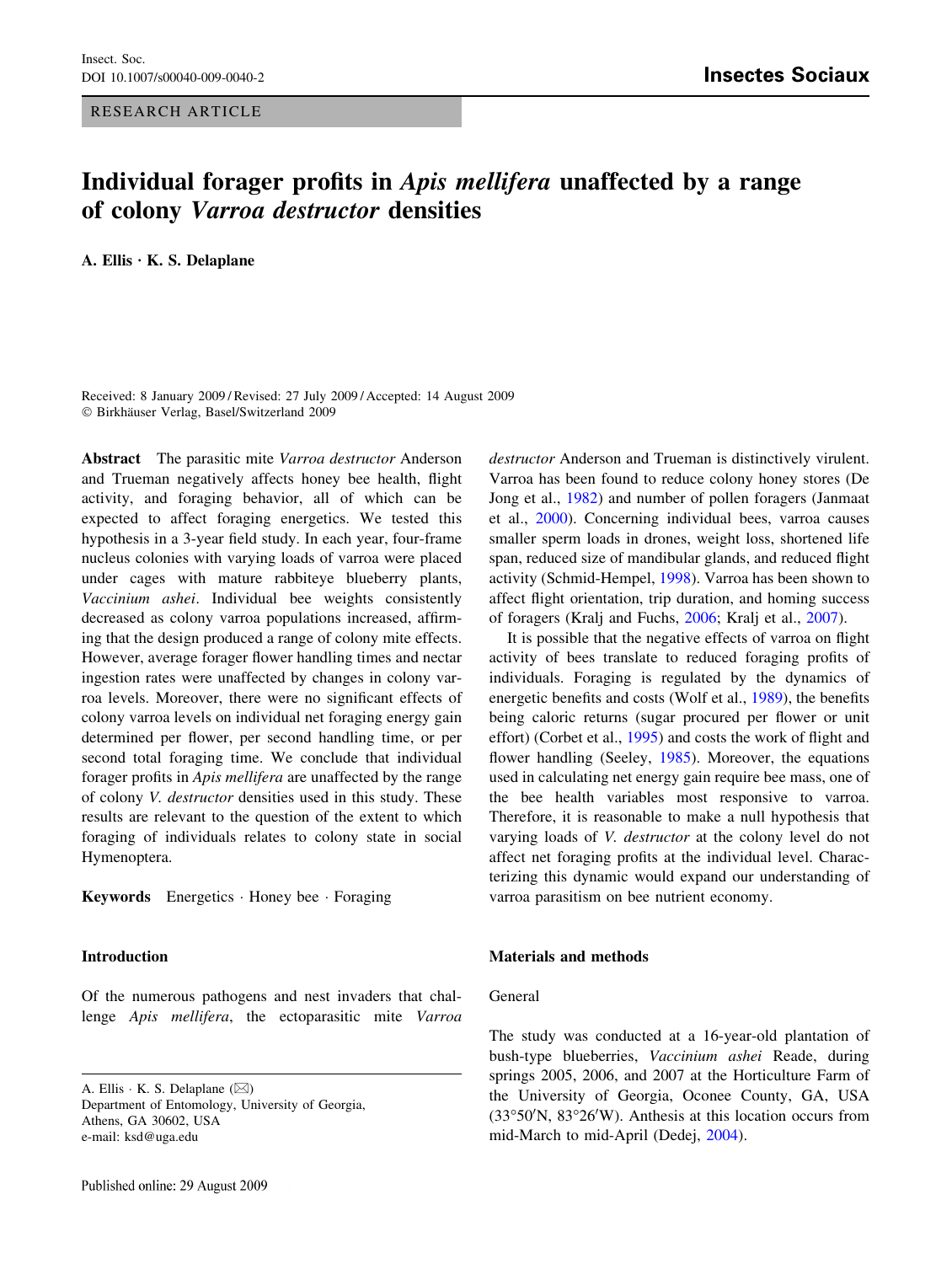Three experimental colony varroa treatments (four replications each year) were as follows: low varroa (LV), high varroa (HV), or mite-treated control (C). In February of each year, full-sized Langstroth bee colonies were sampled for varroa using standard sticky screens. Using this information, we identified HV and LV colonies. A subset of colonies was made nearly varroa-free by mite-treating colonies with coumaphos, botanical oils, or powdered sugar; dusting bees with powdered sugar has been shown to dislodge a large fraction of the mite population (Fakhimzadeh, [2001](#page-4-0)). The resulting groups had the following initial daily mite drop counts (mean  $\pm$  SE): 2005; HV (62.5  $\pm$ 4.9), LV (20.0  $\pm$  1.3), C (3.1  $\pm$  0.6); 2006; HV (56.7  $\pm$ 14.9), LV  $(12.4 \pm 1.0)$ , C  $(2.7 \pm 0.4)$ ; 2007; HV  $(49.5 \pm 2.3)$ , LV  $(17.1 \pm 1.4)$ , C  $(0.7 \pm 0.2)$ . Delaplane and Hood ([1999\)](#page-4-0) considered February average mite drops of 10.2 a treatable threshold for the southeastern USA; therefore, the mite ranges derived here can be expected to generate a range of bee morbidities. In mid-March of each year, four-frame nucleus colonies, each with a population of ca. 6,600 honey bees (0.55 kg) were established from the colonies in which the varroa levels had been determined. Bees from colonies of each group were pooled into a large cage and subsequently distributed into individual nuclei, each with two empty frames, one frame of honey, one frame of capped brood, and a 1-in. queen pheromone (QMP) strip.

In early April of each year, twelve  $1.8\text{-m}^3$  plots were established, each with two V. ashei plants and one-fourframe nucleus bee colony. Each plot was enclosed by a  $1.8\text{-m}^3$  cage frame covered with Lumite screen. In an earlier study with this system, Dedej and Delaplane [\(2003](#page-4-0)) showed numeric increases in bee flower visitation rates and subsequent fruit-set in tents with bee densities ranging from 400 to 6,400; at 12,800 bees, however, response variables began decreasing. Therefore, with a density of 6,600 bees we believe resource scarcity was not a limiting factor in the present study. Measurements (see below) were made on each of five consecutive days each year.

#### Nectar standing crop in flowers

Before sunrise on each day of sampling, colony entrances were closed to prevent honey bee foraging within each cage. In order to establish the average nectar standing crop  $(\mu l)$  in unvisited flowers within each plot, 15 intact flowers were excised indiscriminately from plants in each plot and placed individually in a sealed container. Nectar was extracted using calibrated  $1-5 \mu l$ disposable pipettes (Fischer Scientific, Pittsburgh, PA) and volume measured to the nearest  $0.1 \mu l$  (Corbet, [2003\)](#page-4-0). A bench-top refractometer (Fischer Scientific,

Pittsburgh, PA) was used to measure sugar concentration as % Brix (g sucrose per 100 g solution) (Corbet, [2003](#page-4-0)). The quantity of sucrose per sample (mg) was derived by multiplying volume of nectar  $\times$  the sucrose density values after Dafni [\(1992](#page-4-0), p. 148). To derive volume of nectar removed by one bee visit  $(\mu l)$ , we multiplied each volume by 0.379, the multiplier determined by Dedej and Delaplane [\(2005](#page-4-0)) as representing the percentage of available nectar removed by one honey bee visit in blueberry.

Honey bee observations and foraging energetics

At the completion of flower sampling, colony entrances were opened to allow honey bees to forage within the caged plot. Observations were limited to the hours of 10:00–12:00. Observations followed methods and guidelines described by Dedej and Delaplane [\(2005](#page-4-0)), and all time values are given in seconds. Heinrich [\(1993](#page-4-0)) describes four components of foraging in insects: pre-flight warm-up, intermittent flight between flowers, perching or walking on flowers, and continuous flight to and from the nest. Our observations focused on the time spent probing floral apertures, defined as handling time (H) (Seeley, [1985](#page-5-0); Dafni, [1992\)](#page-4-0) and the intermittent flight between flowers, defined as discrimination time (D) (Gilbert et al., [1991](#page-4-0)). Each observer used two stopwatches to monitor honey bee foraging behavior. One stopwatch was used to record total time of observation  $(O)$  for an individual bee. The other stopwatch recorded handling time of the same bee for every flower visited as long as the bee was observed, was paused every time the bee stopped probing a flower, and was restarted when it began probing another (Dedej and Delaplane, [2005](#page-4-0)). The total number of flowers visited during an observation was recorded. The average mass (mg) of ten forager bees per plot was determined by capturing probing bees and weighing them in pre-weighed containers.

The net energy gain (J) was calculated using the following equations and values described by Dedej and Delaplane [\(2005](#page-4-0)):

$$
N_{\rm E}=I_{\rm E}-O_{\rm E}
$$

where  $N_{\rm E}$  = net energy gain,  $I_{\rm E}$  = intake energy and  $O<sub>E</sub>$  = output energy (energy spent for flight activity during discrimination and handling).

Intake energy (J) was calculated as:

$$
I_{\rm E}=nSe
$$

where  $n =$  number of flowers visited during an observation,  $S =$  average quantity of sugar ingested from one flower visited (mg), and  $e =$  energy content (J) of 1 mg sugar, which is 17.6 J (Schmidt-Nielsen, [1997\)](#page-5-0).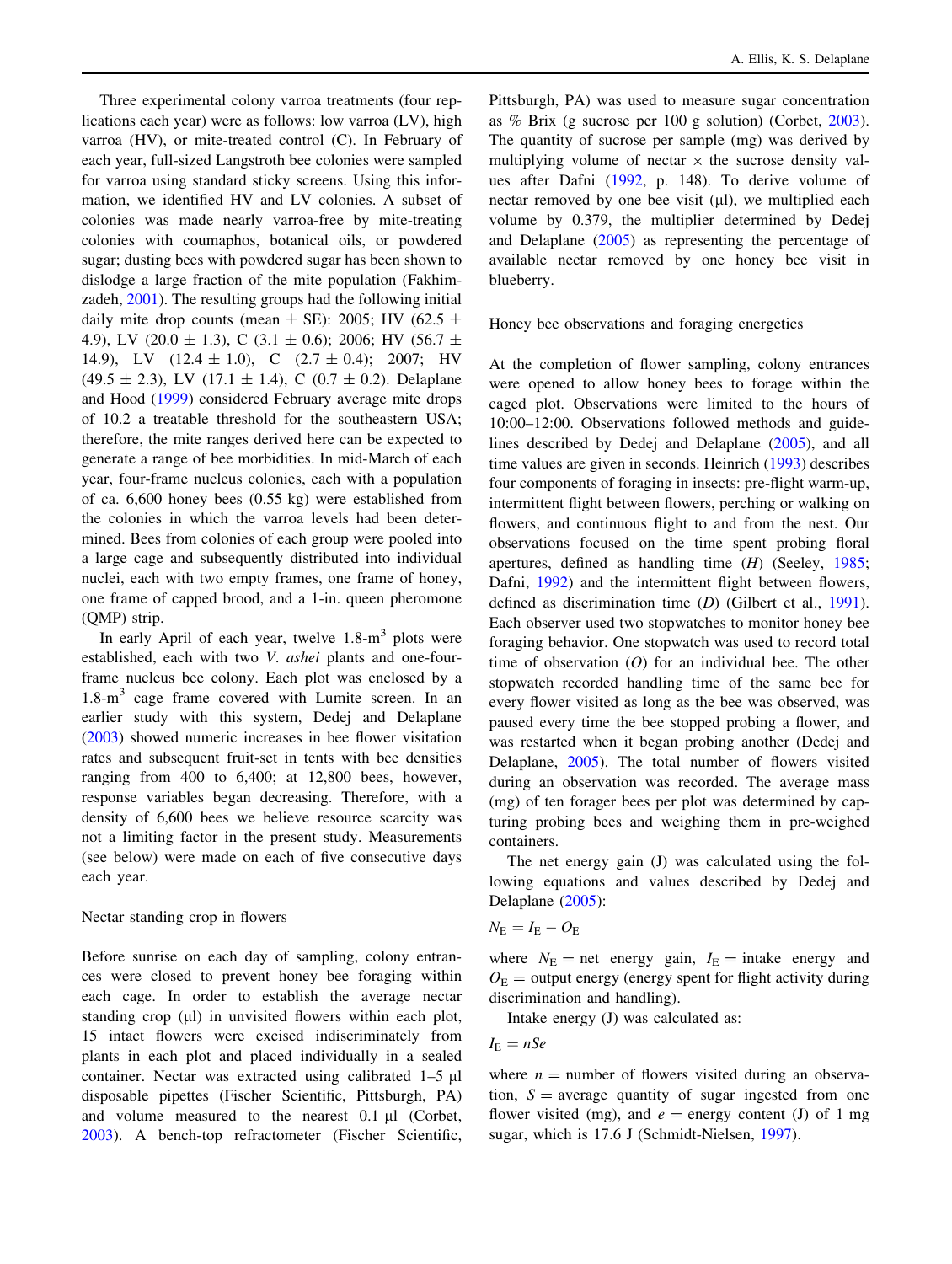Output energy (J) was calculated as:

 $O_{\rm E}=D_{\rm E}-H_{\rm E}$ 

where  $D<sub>E</sub>$  = quantity of energy spent by honey bees during discrimination and  $H<sub>E</sub>$  = energy spent during handling time. These were calculated as:

 $D_{\rm E} = w t_{\rm d} k_{\rm d}$ 

and

 $H_{\rm E} = w t_{\rm h} k_{\rm h}$ 

where  $w =$  bee mass (mg),  $t<sub>d</sub> =$  total time spent during intermittent flights to flowers and  $t<sub>h</sub> =$  total time spent handling and  $k_d$  and  $k_h$  = honey bee's mass-specific rates of energy expenditure during discrimination and handling, respectively. For  $w$  we used the specific forager masses calculated for each plot each sampling day. Published values of honey bee oxygen consumption by Wolf et al. ([1989\)](#page-5-0) were used to derive  $k_d$  and  $k_h$ . Mass-adjusted oxygen consumption values during discrimination time were calculated as average oxygen consumption  $(O_2/g$  per hour) during forward flight and hovering. Handling time rates were based on consumption rates of walking and motionless bees. The oxygen consumption rates for each activity were calculated based on the following values published by Wolf et al. ([1989](#page-5-0)):

forward flight =  $0.514m^{0.629}$ hovering =  $0.417m^{0.648}$ walking and motionless bees =  $0.444m^{0.492}$ where  $m =$  bee mass (mg)

To calculate energy expended in joules, each volume of oxygen consumed was multiplied by 21.3 J (Harrison et al.,  $2001$ ) which yielded a value of J/g per hour that could be reduced to J/g per second. Using our mass-adjusted values, we determined plot and sampling day specific rates of energy expenditure per bee for discrimination  $(k_d)$  and handling  $(k_h)$ .

#### Statistical analysis

The effects of treatment on bee weight, handling time per flower, total foraging time per flower, nectar ingestion rate, number of flowers visited per minute, net energy gain per flower, net energy gain per second handling time, and net energy gain per second total foraging time were tested by year with a repeated measure analysis of variance blocked on day and recognizing rep  $\times$  treatment interaction as test term. One replication was the average values per cage per day per year; thus, our design compares the mean effects of colony-level parasitism, not individual parasitism. Least square means were separated by paired  $t$  tests and differences accepted at the  $\alpha \le 0.05$  level (GLM Procedure, SAS Institute, [2002](#page-4-0)–2003).

#### Results

Overall, nectar measurements were made from 2,700 flowers. We captured and weighed 1,800 foragers and completed 1,266 forager observations. Bee weight was affected by treatment in 2005 ( $F = 23.61$ ;  $df = 2$ , 6;  $P = 0.0014$ ) and 2007 ( $F = 10.86$ ;  $df = 2, 6$ ;  $P = 0.0101$ ), but not in 2006 ( $F = 3.53$ ;  $df = 2, 6$ ;  $P = 0.0969$ ). In 2005, bee weight was significantly reduced in LV and HV colonies, while in 2007 bee weight was significantly lower in HV colonies (Table [1](#page-3-0)). Handling time per flower was unaffected by treatment (2005:  $F = 1.06$ ;  $df = 2$ , 6;  $P = 0.4028$ , 2006:  $F = 0.23$ ;  $df = 2$ , 6;  $P = 0.8033$ , and 2007:  $F = 0.34$ ;  $df = 2$ , 6;  $P = 0.7268$ ). The total foraging time per flower was affected by treatment in 2005  $(F = 5.55; df = 2, 6; P = 0.0432)$  but unaffected in 2006  $(F = 0.38; df = 2, 6; P = 0.6997)$  and 2007  $(F = 0.90;$  $df = 2$ , 6;  $P = 0.4561$ ). In 2005, the total foraging time per flower was significantly greater for C foragers than HV foragers (Table [1](#page-3-0)). Nectar ingestion rate was unaffected by treatment in all years (2005:  $F = 0.07$ ;  $df = 2$ , 6;  $P = 0.9296, 2006$ :  $F = 0.31$ ;  $df = 2$ , 6;  $P = 0.7452$ , and 2007:  $F = 0.14$ ;  $df = 2$ , 6;  $P = 0.3175$ ). The number of flowers visited per minute was affected by treatment in 2005 ( $F = 8.6$ ;  $df = 2$ , 6;  $P = 0.0173$ ), but not in 2006  $(F = 0.49; df = 2, 6; P = 0.6373)$  and 2007  $(F = 1.62;$  $df = 2$ , 6;  $P = 0.2735$ ). In 2005, the number of flowers visited per minute was significantly lower for C foragers than HV or LV foragers (Table [1\)](#page-3-0).

Overall net energy gain values were unaffected by treatment (Table [2](#page-3-0)). Net energy gain per flower was unaffected by treatment (2005:  $F = 1.37$ ;  $df = 2$ , 6;  $P = 0.3233$ , 2006:  $F = 0.15$ ;  $df = 2$ , 6;  $P = 0.8598$ , and 2007:  $F = 0.37$ ;  $df = 2$ , 6;  $P = 0.7058$ ). Net energy gain per second handling time was unaffected by treatment  $(2005: F = 0.6; df = 2, 6; P = 0.5765, 2006: F = 0.13;$  $df = 2$ , 6;  $P = 0.8792$ , and 2007:  $F = 0.57$ ;  $df = 2$ , 6;  $P = 0.5920$ . Net energy gain per second total foraging time was unaffected by treatment (2005:  $F = 0.63$ ;  $df = 2$ , 6;  $P = 0.5665$ , 2006:  $F = 0.23$ ;  $df = 2$ , 6;  $P = 0.8035$ , and 2007:  $F = 0.65$ ;  $df = 2$ , 6;  $P = 0.5536$ .

#### Discussion

Our study supports previous studies which show that bee weight is negatively associated with increasing numbers of mites (Bowen-Walker and Gunn, [2001;](#page-4-0) Schmid-Hempel, [1998](#page-5-0)). In each year, bee weights decreased as colony varroa densities increased (Table [1\)](#page-3-0). However, individual forager flower handling times and nectar ingestion rates are apparently unaffected by colony varroa levels within the ranges used in this study (Table [1](#page-3-0)). Total foraging time per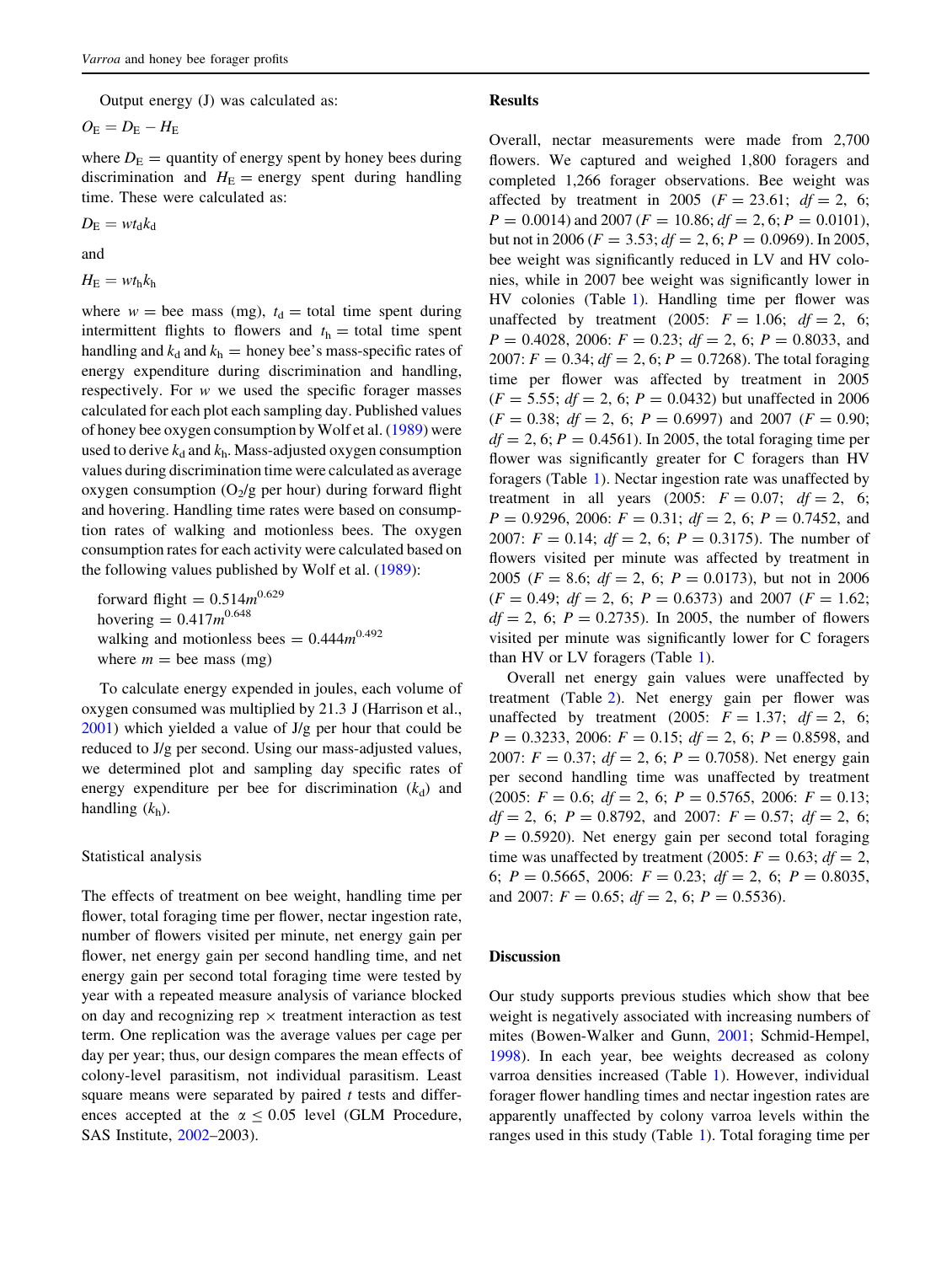| Treatment   | Bee wt. $(mg)$        | Handling time<br>per flower (s) | Total foraging time<br>per flower (s) | Nectar ingestion<br>rate $(\mu l)$ | No. flowers<br>visited/min |
|-------------|-----------------------|---------------------------------|---------------------------------------|------------------------------------|----------------------------|
| 2005        |                       |                                 |                                       |                                    |                            |
| Control     | $86.3 \pm 1.6$ (20) a | $6.5 \pm 0.6$ (20)              | $11.8 \pm 0.6$ (20) a                 | $0.04 \pm 0.004$ (20)              | $5.9 \pm 0.2$ (20) a       |
| Low varroa  | $81.3 \pm 1.6$ (20) b | $5.8 \pm 0.4$ (20)              | $10.5 \pm 0.6$ (20) ab                | $0.04 \pm 0.005$ (20)              | $6.7 \pm 0.3$ (20) b       |
| High varroa | $80.3 \pm 1.1$ (20) b | $5.4 \pm 0.4$ (20)              | $9.3 \pm 0.5$ (20) b                  | $0.04 \pm 0.004$ (20)              | $7.3 \pm 0.3$ (20) b       |
| 2006        |                       |                                 |                                       |                                    |                            |
| Control     | $84.7 \pm 1.3$ (20)   | $9.1 \pm 0.6$ (20)              | $14.9 \pm 0.7$ (20)                   | $0.03 \pm 0.007$ (20)              | $4.7 \pm 0.2$ (20)         |
| Low varroa  | $82.5 \pm 1.1$ (19)   | $9.0 \pm 0.6$ (19)              | $15.7 \pm 0.9$ (19)                   | $0.02 \pm 0.006$ (19)              | $4.4 \pm 0.2$ (19)         |
| High varroa | $82.1 \pm 0.9$ (20)   | $8.8 \pm 0.5$ (20)              | $15.4 \pm 0.7$ (20)                   | $0.02 \pm 0.005$ (20)              | $4.4 \pm 0.2$ (20)         |
| 2007        |                       |                                 |                                       |                                    |                            |
| Control     | $98.8 \pm 2.2$ (20) a | $7.4 \pm 0.4$ (20)              | $15.2 \pm 1.0$ (20)                   | $0.1 \pm 0.02$ (20)                | $4.7 \pm 0.2$ (20)         |
| Low varroa  | $97.9 \pm 3.2$ (20) a | $7.9 \pm 0.5$ (20)              | $16.6 \pm 0.9$ (20)                   | $0.07 \pm 0.01$ (20)               | $4.4 \pm 0.2$ (20)         |
| High varroa | $91.1 \pm 3.2$ (20) b | $7.9 \pm 0.4$ (20)              | $16.3 \pm 0.8$ (20)                   | $0.09 \pm 0.02$ (20)               | $4.2 \pm 0.2$ (20)         |

<span id="page-3-0"></span>Table 1 Results for honey bee forager weights and foraging observations

Foragers came from colonies sustaining one of three levels of varroa mite: low, high, or a treated control with minimized mite loads. Values are mean  $\pm$  SEM (*n*). One replication was the average values per cage per day per year. Column means within year with different letters are significantly different ( $\alpha \le 0.05$ )

Table 2 Net foraging energy gain for honey bee foragers from colonies sustaining one of three levels of varroa mite: low, high, or a treated control with minimized mite loads

| Treatment   | Net energy gain<br>per flower $(J)$ | Net energy gain per<br>second handling time (J) | Net energy gain per second<br>total foraging time $(J)$ |
|-------------|-------------------------------------|-------------------------------------------------|---------------------------------------------------------|
| 2005        |                                     |                                                 |                                                         |
| Control     | $1.4 \pm 0.2$ (20)                  | $0.3 \pm 0.04$ (20)                             | $0.13 \pm 0.02$ (20)                                    |
| Low varroa  | $1.1 \pm 0.2$ (20)                  | $0.2 \pm 0.04$ (20)                             | $0.12 \pm 0.02$ (20)                                    |
| High varroa | $0.6 \pm 0.1$ (20)                  | $0.2 \pm 0.03$ (20)                             | $0.08 \pm 0.01$ (20)                                    |
| 2006        |                                     |                                                 |                                                         |
| Control     | $1.1 \pm 0.3$ (20)                  | $0.1 \pm 0.04$ (20)                             | $0.08 \pm 0.02$ (20)                                    |
| Low varroa  | $0.9 \pm 0.2$ (19)                  | $0.1 \pm 0.03$ (19)                             | $0.07 \pm 0.02$ (19)                                    |
| High varroa | $0.9 \pm 0.2$ (20)                  | $0.1 \pm 0.03$ (20)                             | $0.06 \pm 0.01$ (20)                                    |
| 2007        |                                     |                                                 |                                                         |
| Control     | $3.1 \pm 0.7$ (17)                  | $0.5 \pm 0.1$ (17)                              | $0.22 \pm 0.05$ (17)                                    |
| Low varroa  | $2.5 \pm 0.6$ (17)                  | $0.4 \pm 0.1$ (17)                              | $0.18 \pm 0.05$ (17)                                    |
| High varroa | $3.3 \pm 0.8$ (17)                  | $0.5 \pm 0.1$ (17)                              | $0.24 \pm 0.06$ (17)                                    |

Values are mean  $\pm$  SEM (*n*). One replication was the average values per cage per day per year

J joules

flower was significantly greater in control colonies in 2005, but other years did not show the same trend (Table 1). Similar inconsistencies were observed with the number of flowers visited per minute, being significantly higher for colonies with varroa in 2005 but not different among groups in 2006 and 2007 (Table 1).

There were no significant effects of colony varroa levels on net energy gain determined per flower, per second handling time, or per second total foraging time (Table 2). Other studies (Kralj and Fuchs, [2006;](#page-4-0) Kralj et al., [2007\)](#page-4-0) have shown that varroa influences foraging behavior of individual bees in terms of flight duration (nest exit and return times), whereas our study focused on inter-flower movement, flower handling, and nectar ingestion rates. Overall, our data indicate that average honey bee forager energetics were unaffected by colony varroa levels within the ranges used in this study.

In most cases, the design failed to reject a null hypothesis. We have confidence in our design and its null conclusions, however, because (1) average bee weight (mg) predictably and consistently decreased with increasing varroa loads (Table 1), confirming that our methods reliably produced different colony varroa levels, and (2) the experiment was replicated three seasons. Therefore, we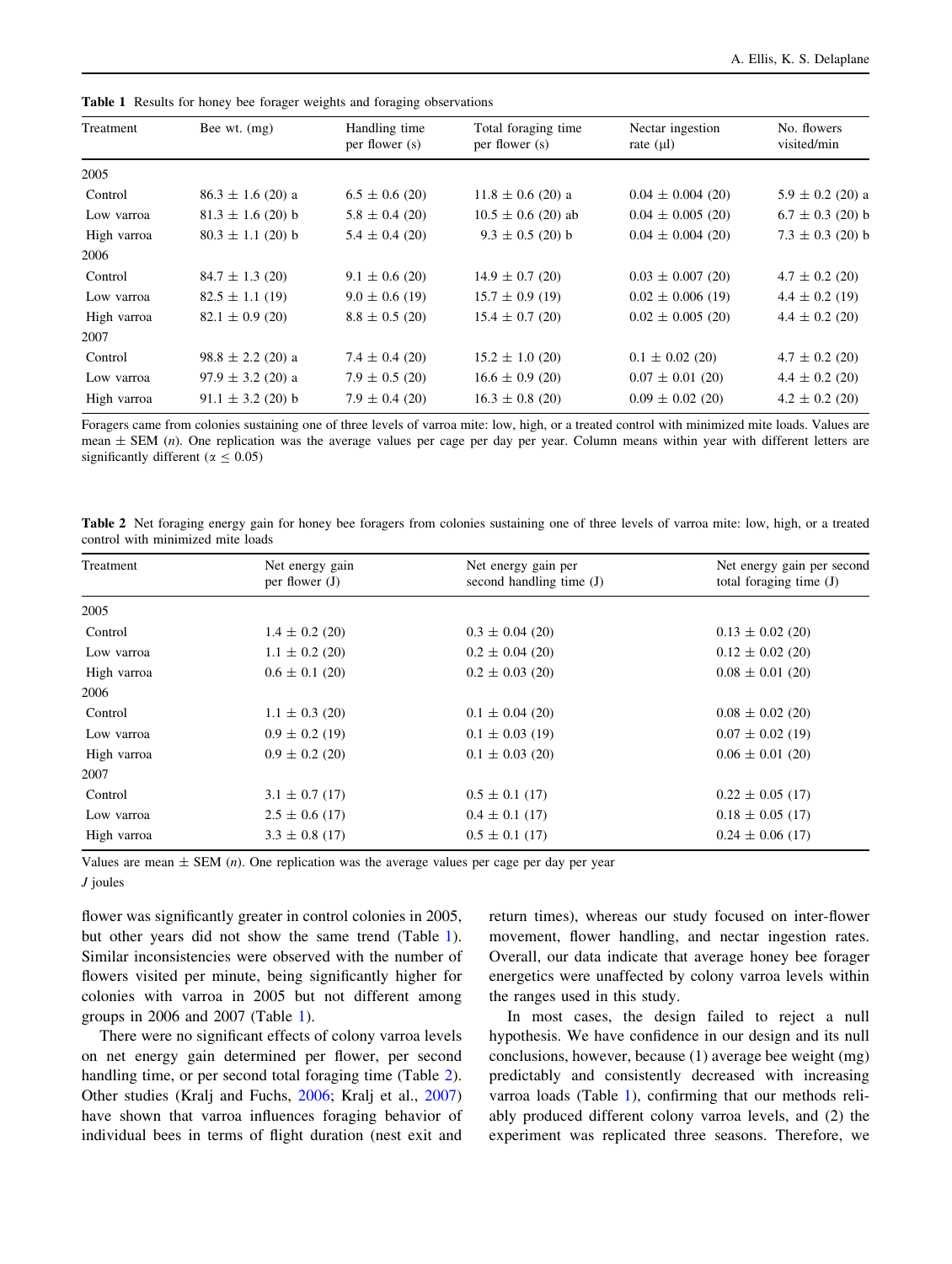<span id="page-4-0"></span>believe that our design is sufficient to accept the null hypothesis that average individual forager profits in A. mellifera are unaffected by the range of colony V. destructor densities used in this study.

Our results are relevant to the question of the extent to which foraging of individuals relates to colony state in social Hymenoptera. The foraging behaviors of individuals can be expected to integrate with colony state (reviewed by Schmid-Hempel et al., [1993](#page-5-0)). But it is unclear if this principle applies in the case of varroa. The amount of honey stored per bee per day did not differ among colonies with different varroa levels (Murilhas, 2002); this is consistent with the present results showing that foraging profits per bee did not differ among colonies with different varroa levels.

It may be informative to revisit the hypothesis using the individual as the unit of inquiry, i.e., compare foraging energetics of individuals with different parasite loads. However, the effects of varroa are ambiguous on individual forager rate, a key component in calculating energy consumption. Specifically, the duration of foraging bouts is longer if the bee is presently carrying a phoretic mite (Kralj and Fuchs, 2006) but unaffected if the bee's parasitism is known only as a legacy effect from the pupal stage (Kovac and Crailsheim, 1988). Moreover, it is possible that individual state in a social colony does not predict colony fitness, at least for the short term. One reason for this is that a colony can house individuals with a range of disease or parasite loads. A second reason is the principle that disease- or parasite-handicapped individuals can display precocious foraging or caste ontogeny, phenomena which may temporarily increase, not decrease, colony resource collection (Wang and Moeller, [1970;](#page-5-0) Schneider, [1986](#page-5-0); Schmid-Hempel et al., [1993](#page-5-0); Downey et al., 2000).

These kinds of ambiguities are resolved by emphasizing parasites at the level of colony, and we affirm with other authors the pre-eminence of colony as the most appropriate level for studying fitness components in social insects. It is the level of colony at which natural selection acts in social insects generally (Seeley, [1995](#page-5-0); Hamilton et al., 2009), in the case of parasites specifically (Schmid-Hempel, [1994](#page-5-0); Neumann and Moritz, 2000; Tarpy, [2003\)](#page-5-0), and which most appropriately frames models of host–parasite epidemiology (Schmid-Hempel, [1995\)](#page-5-0).

Acknowledgments Technical assistance was provided by Jamie Ellis, Dan Harris, Jennifer Berry, Eleanor Spicer, John Chris Smith, Johann Reinicke, Cody Sorensen, and Chitrakala Adhikari. Statistical assistance was provided by Jerry Davis.

## References

Bowen-Walker P.L. and Gunn A. 2001. The effect of the ectoparasitic mite, Varroa destructor on adult worker honeybee (Apis mellifera) emergence weights, water, protein, carbohydrate, and lipid levels. Entomol. Exp. Appl. 101: 207–217

- Corbet S.A. 2003. Nectar sugar contents: estimating standing crop and secretion rate in the field. Apidologie 34: 1–10
- Corbet S.A., Saville N.M., Fussell M., Prys-Jones O.E. and Unwin D.M. 1995. The competition box: a graphical aid to forecasting pollinator performance. J. Appl. Ecol. 32: 707–719
- Dafni A. 1992. Pollination Ecology: A Practical Approach. Oxford University Press, NY. 250 pp
- Dedej S. 2004. Bee foraging behavior and pollinating activity on rabbiteye blueberry Vaccinium ashei Reade. PhD dissertation, University of Georgia, Athens
- Dedej S. and Delaplane K.S. 2003. Honey bee (Hymenoptera: Apidae) pollination of rabbiteye blueberry Vaccinium ashei var. 'Climax' is pollinator density-dependent. J. Econ. Entomol. 96: 1215–1220
- Dedej S. and Delaplane K.S. 2005. Net energetic advantage drives honey bees (Apis mellifera L.) to nectar larceny in Vaccinium ashei Reade. Behav. Ecol. Sociobiol. 57: 398–403
- De Jong D., Morse R.A. and Eickwort G.C. 1982. Mite pests of honey bees. Annu. Rev. Entomol. 27: 229–252
- Delaplane K.S. and Hood W.M. 1999. Economic threshold for Varroa jacobsoni Oud. in the southeastern USA. Apidologie 30: 383– 395
- Downey D.L., Higo T.T. and Winston M.L. 2000. Single and dual parasitic mite infestations on the honey bee, Apis mellifera L. Insect. Soc. 47: 171–176
- Fakhimzadeh K. 2001. Effectiveness of confectioner sugar dusting to knock down Varroa destructor from adult honey bees in laboratory trials. Apidologie 32: 139–148
- Gilbert F.S., Haines N. and Dickson K. 1991. Empty flowers. Funct. Ecol. 4: 559–572
- Hamilton A., Smith N.R. and Haber M.H. 2009. Social insects and the individuality thesis: cohesion and the colony as a selectable individual. In: Organization of Insect Societies: From Genome to Sociocomplexity (Gadau J. and Fewell J., Eds), Harvard University Press, Cambridge, MA. pp 572–589
- Harrison J.F., Camazine S., Marden J.H., Kirkton S.D., Rozo A. and Yang X. 2001. Mite not make it home: tracheal mites reduce the safety margin for oxygen delivery of flying honeybees. J. Exp. Biol. 204: 805–814
- Heinrich B. 1993. The Hot-Blooded Insects: Strategies and Mechanisms of Thermoregulation. Harvard University Press, Cambridge, MA. 601 pp
- Janmaat A.F., Winston M.L. and Ydenberg R.C. 2000. Conditiondependent response to changes in pollen stores by honey bee (Apis mellifera) colonies with different parasitic loads. Behav. Ecol. Sociobiol. 47: 171–179
- Kovac H. and Crailsheim K. 1988. Lifespan of Apis mellifera carnica Pollm. infested by Varroa jacobsoni Oud. in relation to season and extent of infestation. Apidologie 27: 230–238
- Kralj J. and Fuchs S. 2006. Parasitic Varroa destructor mites influence flight duration and homing ability of infested Apis mellifera foragers. Apidologie 37: 577–587
- Kralj J., Brockmann A. and Fuchs S. 2007. The parasitic mite Varroa destructor affects non-associative learning in honey bee foragers, Apis mellifera L. J. Comp. Physiol. A 193: 363–370
- Murilhas A.M. 2002. Varroa destructor infestation impact on Apis mellifera carnica capped worker brood production, bee population and honey storage in a Mediterranean climate. Apidologie 33: 271–281
- Neumann P. and Moritz R.F.A. 2000. Testing genetic variance hypotheses for the evolution of polyandry in the honeybee (Apis mellifera L.). Insect. Soc. 47: 271–279
- SAS Institute. 2002-2003. SAS/STAT User's Guide, version 9.1. SAS Institute, Cary, NC